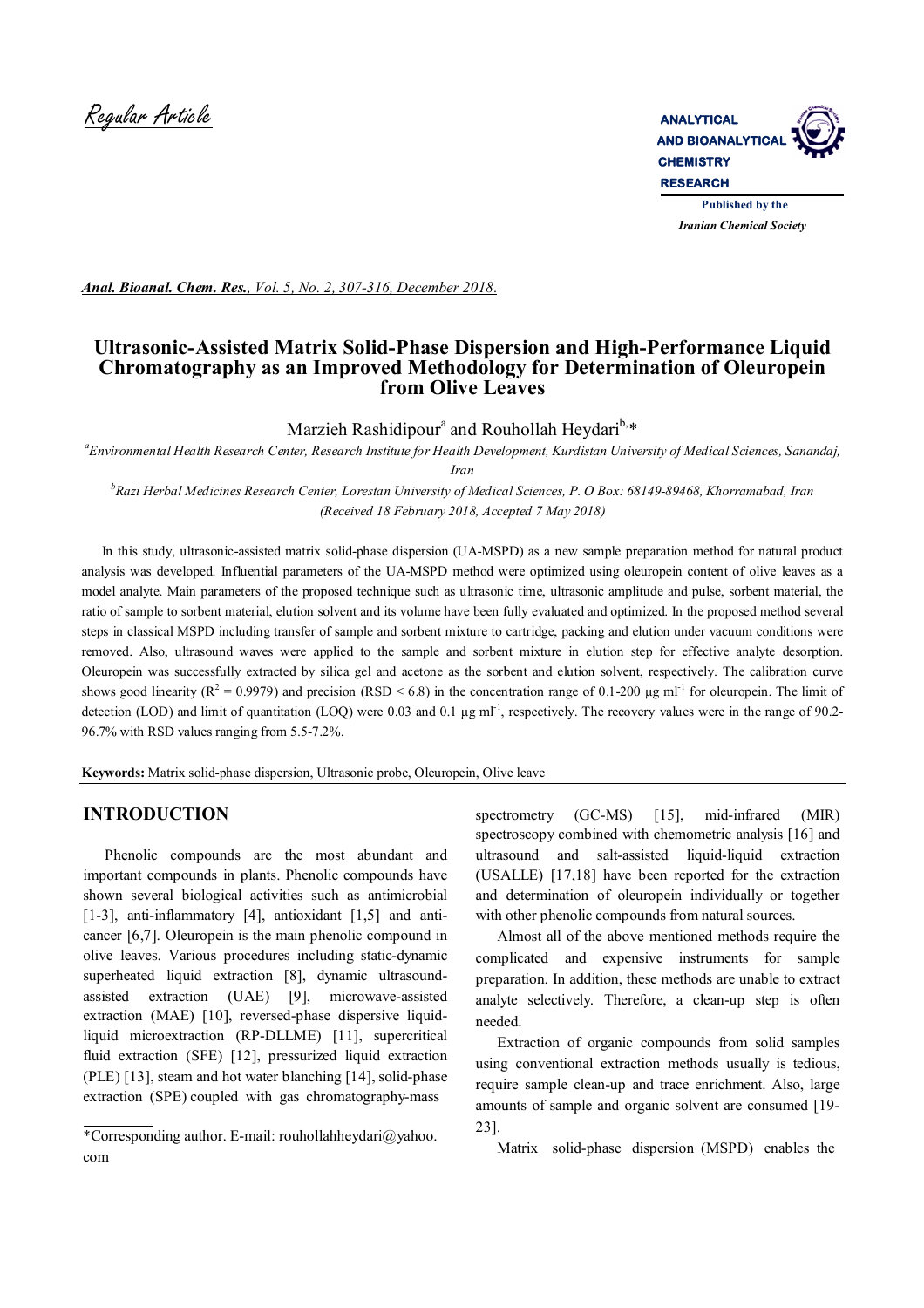simultaneous extraction and clean-up of analytes from solid, semi-solid and highly viscous samples [24]. In the last decade, MSPD as a suitable sample preparation technique is used for the extraction and purification of various analytes from different matrices [25-30]. Most of the solid-liquid extraction (SLE) procedures such as MAE and PLE provide high extraction yields due to combination of high temperatures and pressures. Although MAE and PLE have many advantages than other extraction techniques, clean-up of MAE and PLE extracts are required due to the large amounts of co-extracted compounds. On the other hand, high temperatures can lead to analyte loss. In the MSPD technique, extraction conditions are mild and analyte is not decomposed during the extraction process [31]. Other advantages of MSPD over conventional methods of sample treatment consist in short extraction time, use of smaller amounts of sample and organic solvents and simultaneous extraction and clean-up steps. Recently, MSPD technique has been successfully developed for monitoring the oleuropein content in olive leaves using silica gel and dichloromethane-methanol as sorbent and elution solvent, respectively [31]. In order to desorption of analyte from the sorbent surface, the selection of elution solvent and its volume have been of particular importance in this method. Incomplete desorption of analyte from sorbent material leads to low recovery values. In this study, to enhance analyte desorption from sorbent material, ultrasound waves were applied to the sample and the sorbent mixture in elution step. On the other hand, ultrasound waves enhanced the extraction efficiency of analyte from the sample matrix simultaneously to increase the analyte desorption from the sorbent. However, ultrasound-assisted matrix solid-phase dispersion (UA-MSPD) using an ultrasonic bath was applied to determine several analytes in various matrices [32-36]. To the best our knowledge, this is the first report of ultrasonic-assisted matrix solid-phase dispersion (UA-MSPD) method used for sample preparation.

 The aim of this study was to optimize a new sample preparation method, namely ultrasonic-assisted matrix solid-phase dispersion (UA-MSPD), for the determination of oleuropein content of olive leaves as a model analyte. Influential parameters on the extraction efficiency such as ultrasonic time, amplitude and pulse, sorbent material and its amount, elution solvent and its volume and the ratio of

sample to sorbent were evaluated and optimized.

## **EXPERIMENTS**

#### **Chemicals and materials**

Oleuropein (purity  $\geq$  98% by HPLC) was purchased from Indofine Chemical Co. (Hillsborough, USA). Acetonitrile (HPLC grade), methanol, ethanol, dichloromethane, acetone, orthophosphoric acid, octadecylfunctionalized silica  $(C_{18})$  and silica gel 60 (15-40 μm) were purchased from Merck Chemical Company (Darmstadt, Germany). Disposable polytetrafluoroethylene (PTFE) filters (0.45 μm pore size) were supplied by MACHEREY-NAGEL (Düren, Germany). All solutions were prepared with deionized water from a Milli-Q system (Millipore, USA). Diatomaceous earth (DE,  $95\%$  SiO<sub>2</sub>) was obtained from Aldrich Chemical Company (Milwaukee, WI, USA).

#### **Samples**

 Olea europaea (variety Sevillana) leaves were collected from Agricultural Research Garden, Khorramabad, Iran, in July 2015. Before the extraction, the leaves were dried in shadow, milled, homogenized and kept at 4 °C until analysis. The same sample was used in the whole optimization study.

#### **Preparation of Standard Solutions**

A stock standard solution  $(1000 \mu g \text{ ml}^{-1})$  was prepared by dissolving oleuropein in methanol. Working standard solutions at different concentrations in the range of 0.1-200  $μ$ g ml<sup>-1</sup> were prepared by diluting the suitable volume of the stock standard solution using ethyl acetate.

### **Chromatographic Conditions**

 The HPLC system (Shimadzu Corporation, Kyoto, Japan) consisting of a quaternary pump (LC-10ATvp), UV-Vis detector (SPD-M10Avp), vacuum degasser and system controller (SCL-10Avp) was used. A manual injector with a 10 μl sample loop was applied for loading the sample. Class VP-LC workstation was employed to acquire and process chromatographic data. A reversed-phase  $C_{18}$  analytical column (Shim-Pack VP-ODS, 250 mm  $\times$  4.6 mm i.d., Shimadzu, Japan) was used.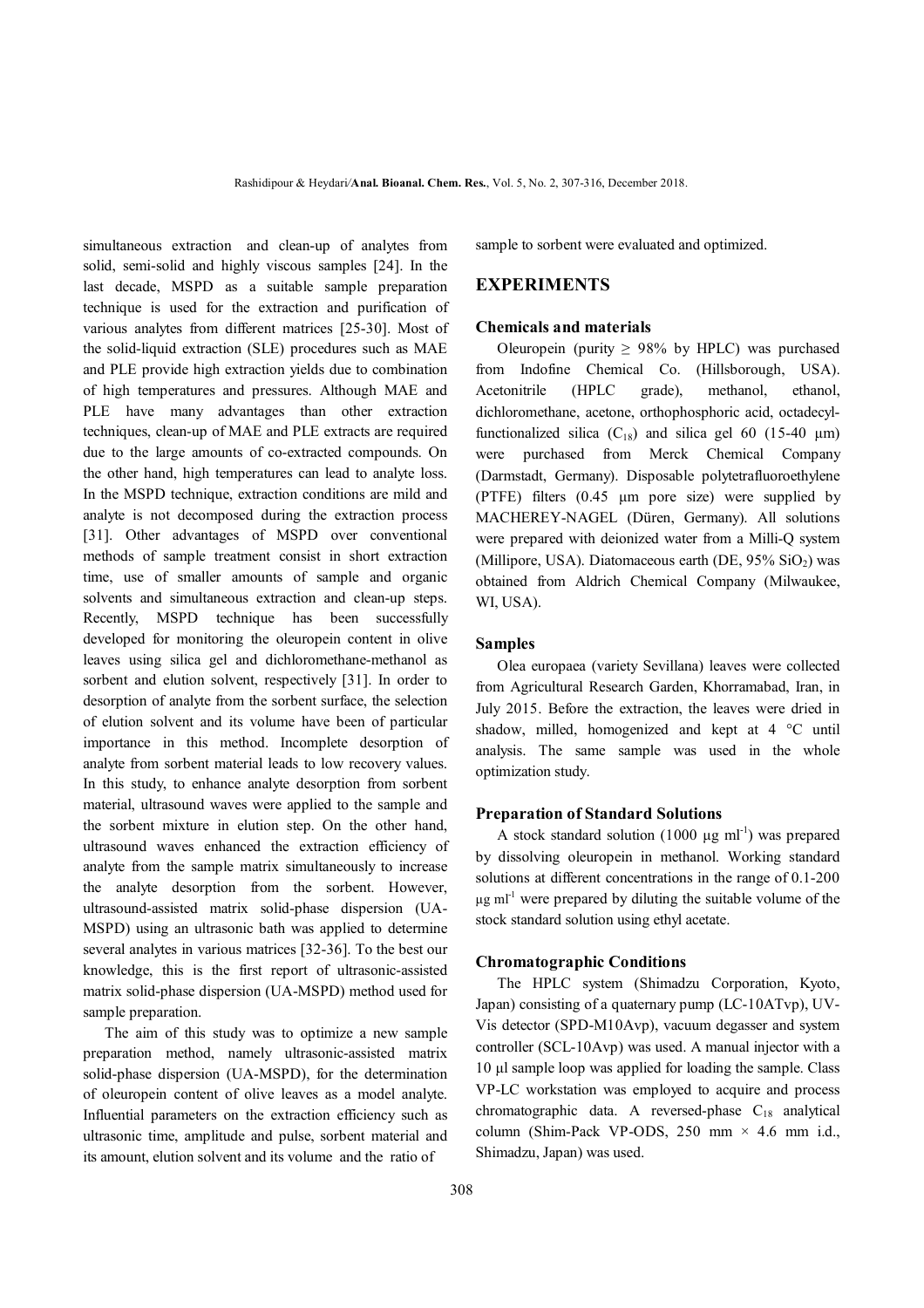Ultrasonic-Assisted Matrix Solid-Phase Dispersion*/***Anal. Bioanal. Chem. Res.**, Vol. 5, No. 2, 307-316, December 2018.



*Scheme 1.* Steps in the proposed ultrasonic-assisted matrix solid phase dispersion (UA-MSPD) method. 1) Plant sample and sorbent material are manually blended together using a pestle; 2) the mixture is transferred into a microtube; 3) adding organic solvent in order to analyte desorption; 4) the mixture of sample, sorbent and organic solvent is exposed to ultrasonic waves; 5) microtube is centrifuged and 10  $\mu$ l of supernatant is injected to HPLC system.

 The mobile phase consisted of water (pH 2.9 adjusted with orthophosphoric acid) and acetonitrile (70:30, v/v). Prior to preparation of the mobile phase, the acidic water and acetonitrile were degassed separately using a Millipore vacuum pump. The UV detector was set at 254 nm. Flow rate was adjusted at  $1.2 \text{ ml min}^{-1}$  and column oven set on 30 °C.

### **Ultrasonic-assisted Matrix Solid-phase Dispersion Procedure**

 Powder (0.01 g) of Olea europaea leaves was weighted and then blended thoroughly with 0.08 g of silica gel in an agate mortar for 5 min using an agate pestle to obtain a homogeneous mixture. The mixture was quantitatively transferred to a microtube. 300 µl of acetone was added to the microtube as elution solvent and the mixture was exposed to ultrasonic waves using an ultrasonic probe (hielscher, Model UP 200H, Germany). After the ultrasonic process, microtube was centrifuged (hettich zentrifugen d 78532 tuttlingen, Germany) at 7500 rpm for 5 min. Finally, 10 μl of the supernatant was removed and injected onto the HPLC column for analysis (Scheme 1). Three replicates were performed for each set of experiments during the method optimization.

### **RESULTS AND DISCUSSIONS**

 Influential parameters of the MSPD technique such as sorbent material, the ratio of sorbent to sample, elution solvent and its volume and ultrasonic parameters including ultrasonic time, ultrasonic amplitude and pulse were investigated and optimized.

#### **Optimization of MSPD Parameters**

 Several sorbents with different properties including silica gel, DE and  $C_{18}$  were examined. Figure 1 shows the effect of three sorbents on the extraction efficiency of oleuropein from solid samples. As can be seen, the maximum oleuropein extraction was obtained using silica gel as sorbent.

 The elution solvent should be compatible with the analytical instrument and capable to remove the adsorbed analyte from the sorbent material quantitatively. Also, the analyte must be soluble in elution solvent. Several solvents with different polarities including methanol, acetonitrile, acetone, dichloromethane and ethanol were used as elution solvent. Among these solvents, acetone is shown the maximum extraction efficiency.

A minimum volume of elution solvent leads to analyte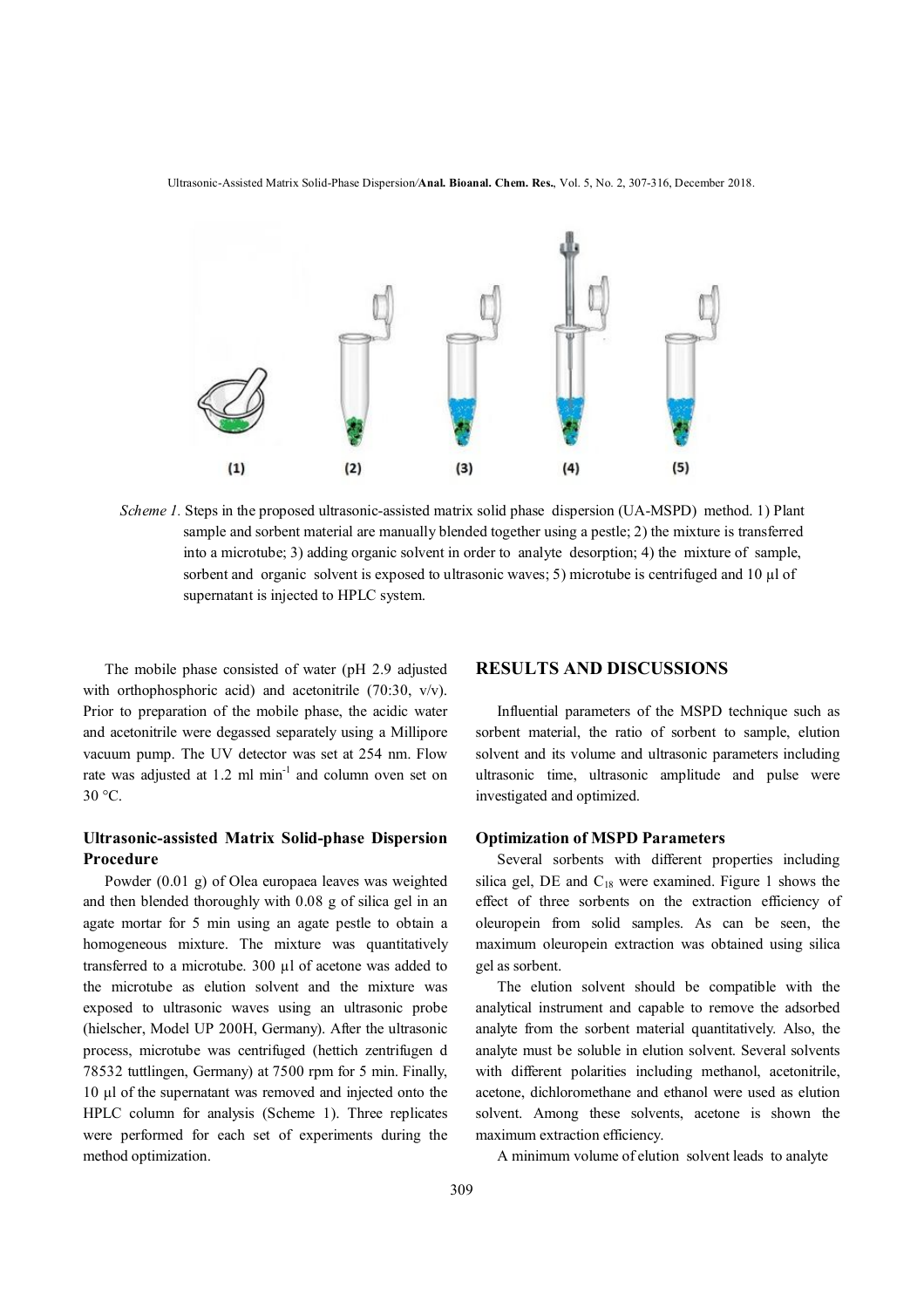

**Fig. 1.** Effect of sorbent on the extraction of oleuropein from olive leaves. Extraction conditions: elution solvent, acetone; elution solvent volume, 300 µl; sorbent mass, 0.08 g; ultrasonic time, 30 s; ultrasonic amplitude, 50 %; ultrasonic pulse, 0.7.



**Fig. 2.** Effect of sorbent mass on the extraction of oleuropein from olive leaves. Extraction conditions: sorbent, silica gel; elution solvent, acetone; elution solvent volume, 300 µl; ultrasonic time, 30 s; ultrasonic amplitude, 50%; ultrasonic pulse, 0.7.

### Rashidipour & Heydari*/***Anal. Bioanal. Chem. Res.**, Vol. 5, No. 2, 307-316, December 2018.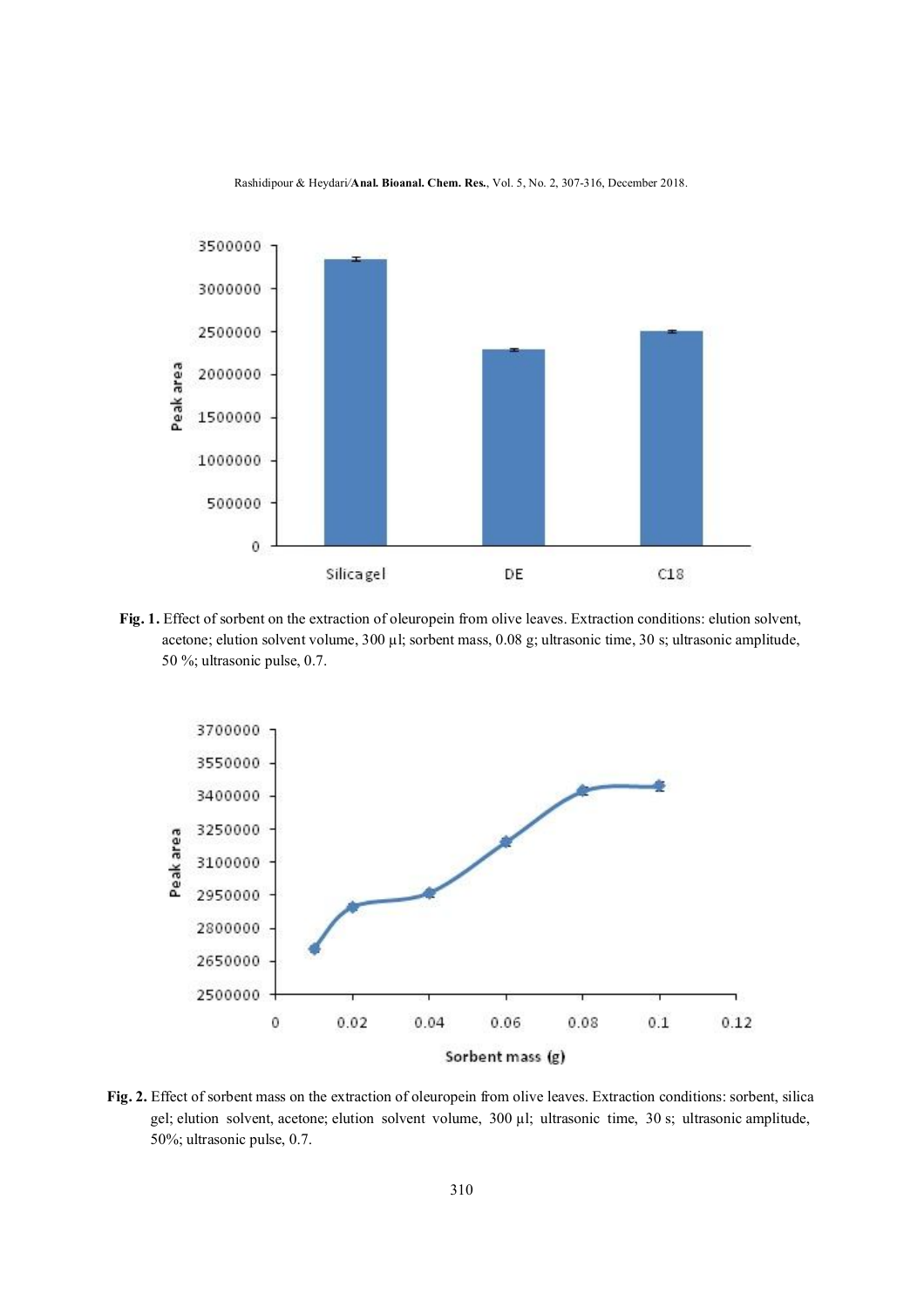pre-concentration and signal enhancement. On the other hand, there is a possibility that low volume of elution solvent cannot quantitatively elute analyte from sorbent material. Consequently, optimization of elution solvent volume is a key parameter in the MSPD method development. Different volumes of acetone as elution solvent in the range of 200-450 µl were examined. The results showed that increasing the volume of elution solvent up to 300 µl increases the analyte signal. At higher elution solvent volumes, analyte signal due to dilution phenomenon was decreased. Therefore, 300 µl of acetone was selected as the optimum elution solvent volume for further investigations.

 The ratio of sorbent to sample is a main factor in the MSPD method. The effect of sorbent amount on analyte extraction is illustrated in Fig. 2. As observed, extraction efficiency of oleuropein increases with increase of the sorbent amount up to 0.08 g and then remains constant. Increasing of extraction efficiency with an increase in sorbent amount can be attributed to increase the available active site for analyte sorption. After 0.08 g, increasing the amount of sorbent has no significant effect on the extraction efficiency. This phenomenon can be explained by the limited amount of analyte. Therefore, 0.08 g was selected as the optimum sorbent amount for subsequent experiments.

#### **Optimization of Ultrasonic Parameters**

 Ultrasonic time was investigated in the range of 15-60 s. As can be seen from Fig. 3, increase of ultrasonic time leads to increase of extraction efficiency up to 30 s and then a decrease. At the beginning of desorption step, increase of ultrasonic time can lead to analyte desorption efficiently. Decreasing of extraction efficiency at higher ultrasonic times (>30 s) can be attributed to oleuropein decomposition by ultrasonic waves. Consequently, 30 s was chosen as the optimum ultrasonic time in further experiments.

 The intensity of sonication is proportional to the amplitude of ultrasonic probe vibration. Therefore, higher amplitudes of vibrations lead to an increase in the intensity of vibrations and an increase in the analyte desorption from sorbent. However, the intensity of sonication can be adjusted using ultrasonic amplitude. The effect of ultrasonic amplitude on the extraction efficiency was investigated in

the range of 20-100%. Figure 4 shows the effect of ultrasonic amplitude on the peak area of oleuropein. According to these results, 50% was selected as the optimum amplitude.

 Acoustic irradiation time in ultrasonic probe instrument is adjustable using pulse mode. Pulse optimization was performed in the range of 0.1-1 cycle. The maximum extraction efficiency was achieved at 0.7 cycles (Fig. 5). This behavior can be explained similarly by the mentioned reasons for the influence of ultrasonic time on the extraction efficiency. Therefore, 0.7 cycles were chosen as the optimum pulse in the subsequent experiments.

### **Method Evaluation**

 Under the optimized conditions, the developed UA-MSPD method was evaluated in terms of linearity, limit of detection (LOD), limit of quantitation (LOQ), precision and accuracy. The analytical figures of merit of the proposed sample preparation technique are summarized in Table 1.

 Precision and accuracy data were obtained using spiked real samples containing oleuropein standard solution in three concentration levels. Relative standard deviation (RSD) values for oleuropein in three concentration levels were in the range of 5.5-7.2% (Table 2). In order to validate the method accuracy, the recovery tests were performed by the analysis of the spiked samples with three different concentrations of oleuropein. Relative recovery values were in the range of 90.2-96.7%. The results in Tables 1 and 2 indicate that this method can be successfully applied for the determination of oleuropein in the olive leave samples. Typical chromatograms of blank, oleuropein standard solution and extracted oleuropein using the UA-MSPD method are shown in Fig. 6. As can be seen, blank chromatogram has no interference peak at the oleuropein retention time.

### **Comparison of the Proposed Method with MSPD Method**

To study the effect of ultrasonic on the extraction efficiency, extraction of oleuropein from olive leaves was performed under the optimized conditions by UA-MSPD and MSPD methods. The results are shown in Table 3. The means of two methods are compared using Student's t-test. The two-tailed P value is less than 0.0001 indicating that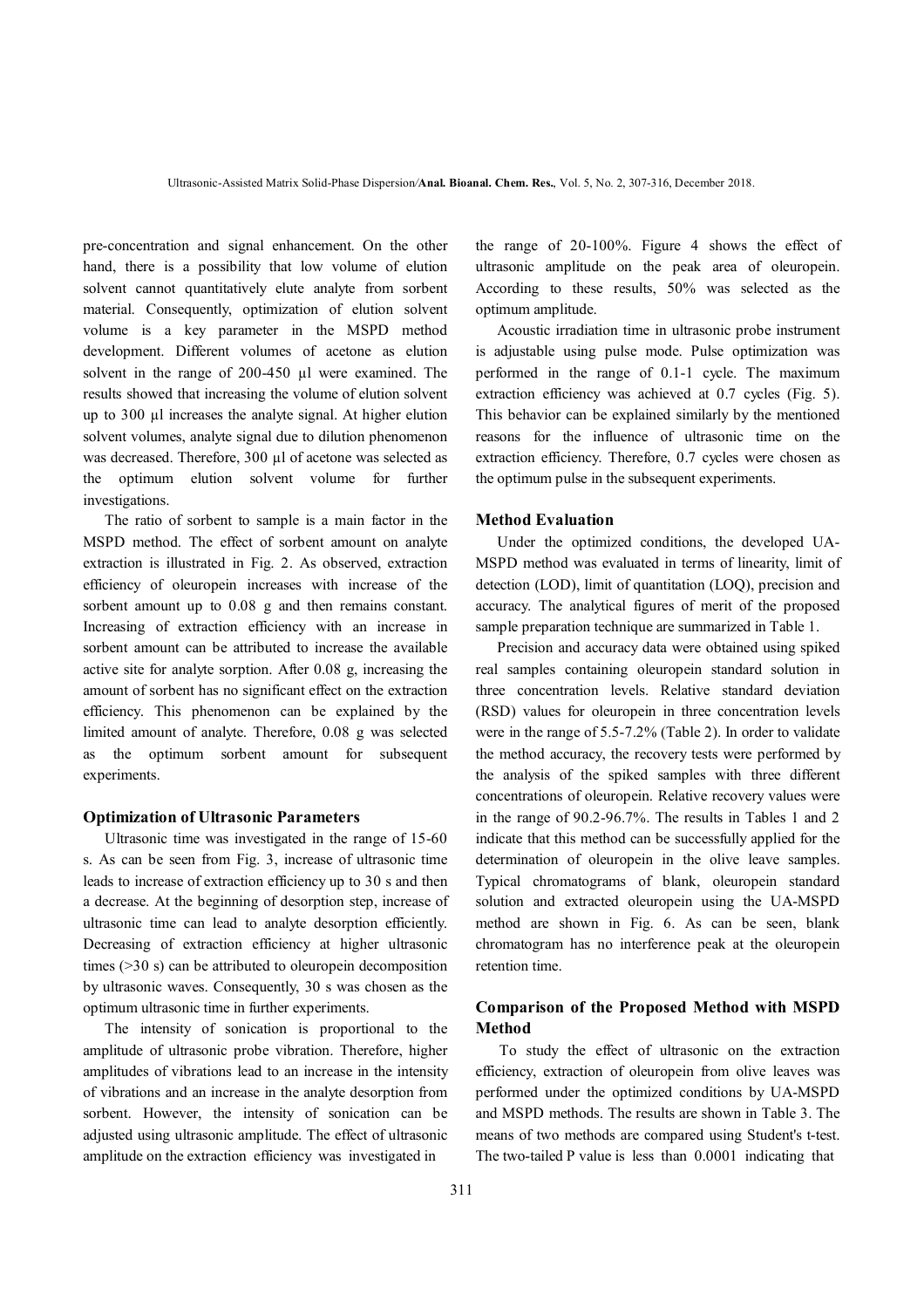

**Fig. 3.** Effect of ultrasonic time on the extraction of oleuropein from olive leaves. Extraction conditions: sorbent, Silica gel; elution solvent, acetone; elution solvent volume, 300 µl; sorbent mass, 0.08 g; ultrasonic amplitude, 50%; ultrasonic pulse, 0.7.



**Fig. 4.** Effect of ultrasonic amplitude on the extraction of oleuropein from olive leaves. Extraction conditions: sorbent, silica gel; elution solvent, acetone; elution solvent volume, 300 µl; sorbent mass, 0.08 g; ultrasonic time, 30 s; ultrasonic pulse, 0.7.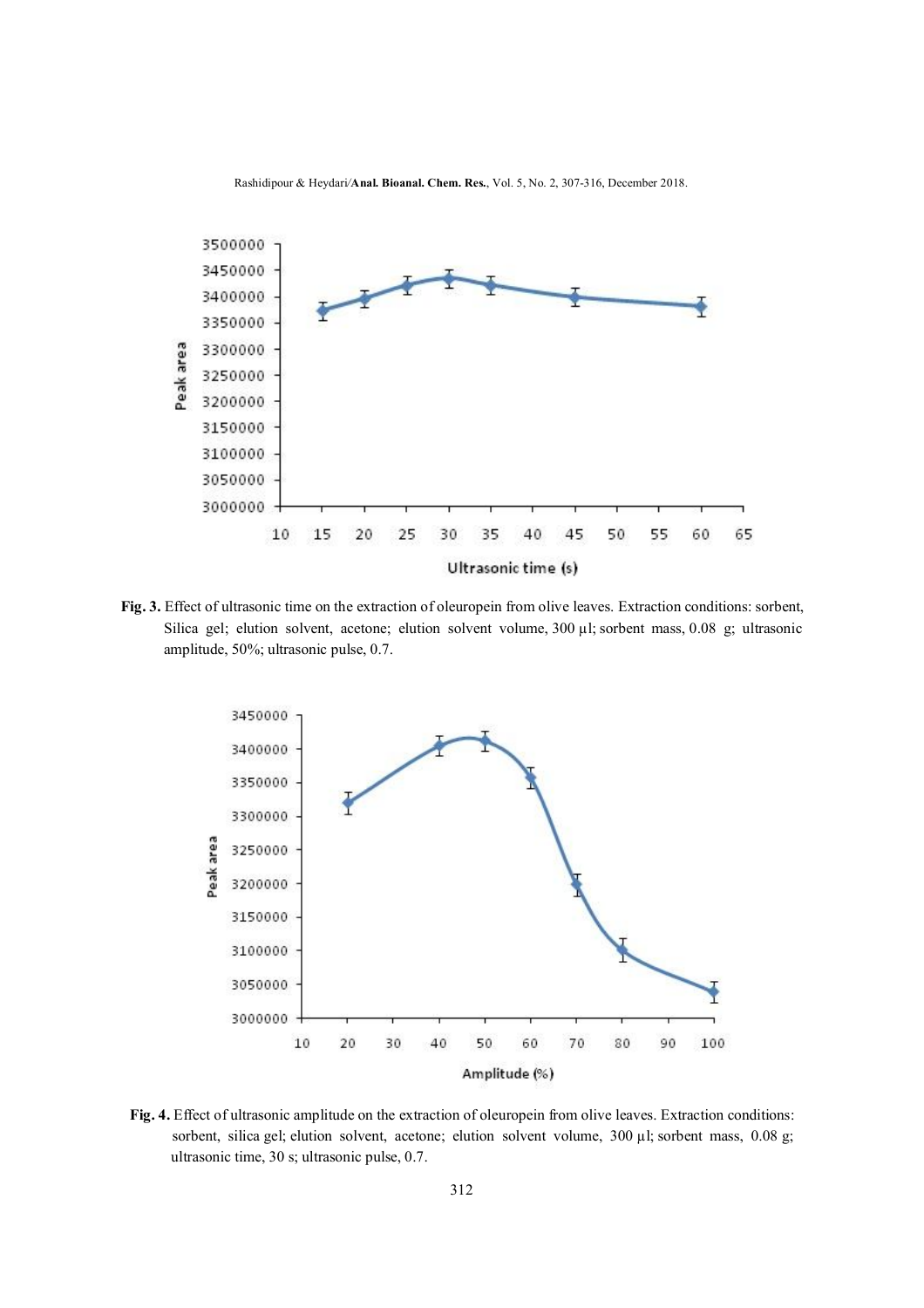

Ultrasonic-Assisted Matrix Solid-Phase Dispersion*/***Anal. Bioanal. Chem. Res.**, Vol. 5, No. 2, 307-316, December 2018.

**Fig. 5.** Effect of ultrasonic pulse on the extraction of oleuropein from olive leaves. Extraction conditions: sorbent, silica gel; elution solvent, acetone; elution solvent volume, 300 µl; sorbent mass, 0.08 g; ultrasonic amplitude, 50 %; ultrasonic time, 30 s.



Fig. 6. Typical chromatograms of blank, oleuropein standard solution  $(300 \,\mu g \text{ ml}^{-1})$  and extracted oleuropein using the UA-MSPD method.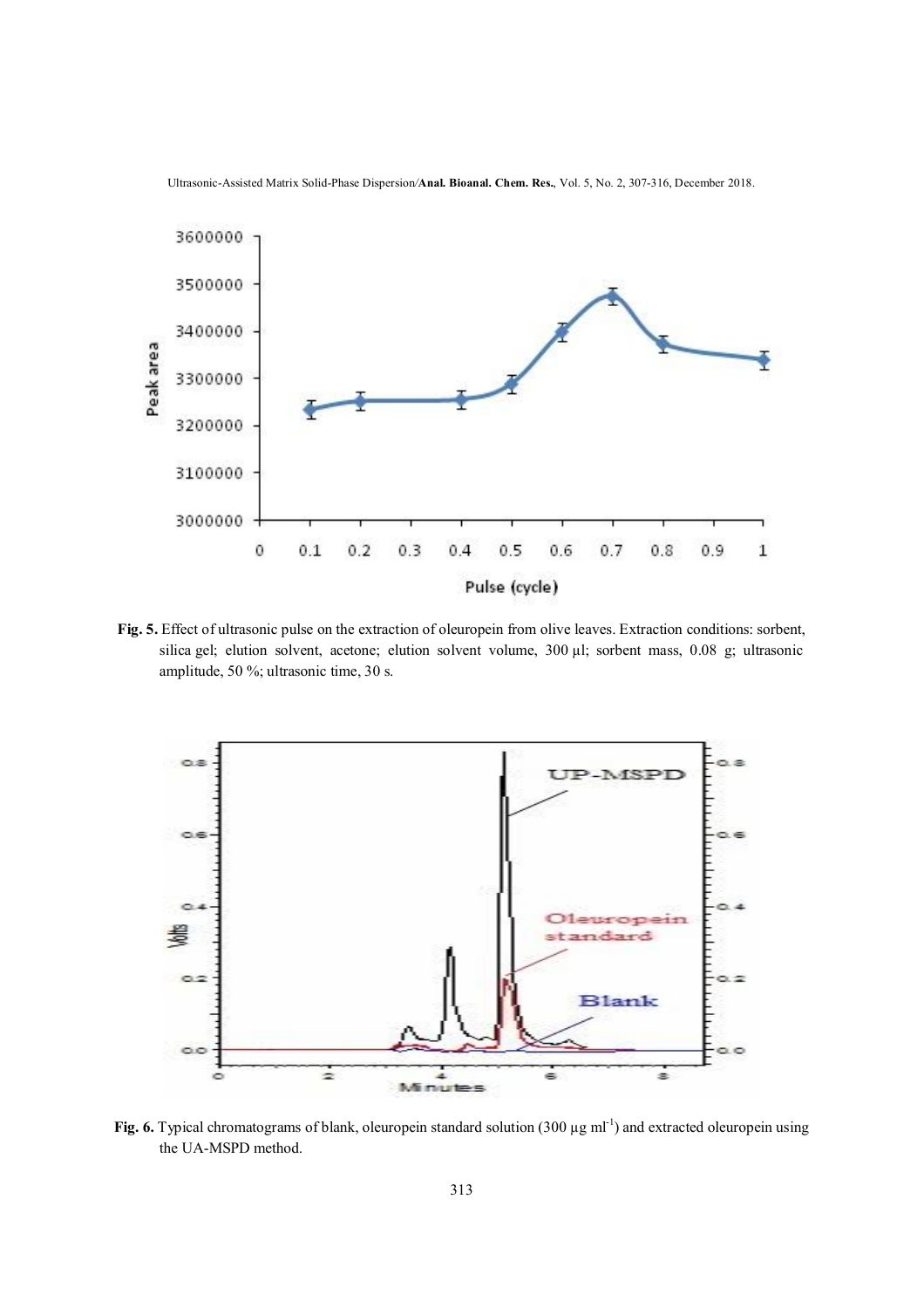Rashidipour & Heydari*/***Anal. Bioanal. Chem. Res.**, Vol. 5, No. 2, 307-316, December 2018.

| Analytical parameter                   | Numerical value |  |
|----------------------------------------|-----------------|--|
| $LOD$ ( $\mu$ g ml <sup>-1</sup> )     | 0.03            |  |
| $LOQ$ ( $\mu$ g ml <sup>-1</sup> )     | 0.1             |  |
| $R^2$                                  | 0.9979          |  |
| Slope                                  | 27870           |  |
| Linear range $(\mu g \text{ ml}^{-1})$ | $0.1 - 200$     |  |

 **Table 1.** Some of Analytical Parameters for the Proposed Method

 **Table 2.** Recovery and Precision Data Obtained with the Proposed UA-MSPD Method for Spiked Samples

| Spiked concentration      | Recovery $(\%), (n = 6)$ |                      | Precision (RSD%)        |  |
|---------------------------|--------------------------|----------------------|-------------------------|--|
| $(\mu g \text{ ml}^{-1})$ |                          | Within day $(n = 3)$ | Between day ( $n = 9$ ) |  |
|                           | 90.2                     | 6.8                  | 7.2                     |  |
| 10                        | 95.1                     | 5.5                  | 7.0                     |  |
| 20                        | 96.7                     | 6.2                  | 7.1                     |  |

the difference is statistically significant. In the proposed technique, elution step was performed in the presence of sonication using an ultrasonic probe. Sound waves are used to agitate sorbent and sample particles simultaneously. This phenomenon leads to increase the analyte desorption from sorbent material and decrease the analyte desorption time. On the other hand, in this step desorption process analyte and extraction of analyte from solid sample occured simultaneously using ultrasound-assisted extraction (UAE) process. Therefore the amount of extracted analyte by using UA-MSPD is significantly higher than MSPD method.

### **CONCLUSIONS**

 For the first time, UA-MSPD as a sample preparation method was applied to determine the oleuropein content of olive leaves. Enhancement of analyte desorption from sorbent material was achieved by applying ultrasound waves to the sample and sorbent mixture in elution step.

Also, ultrasound waves increased analyte extraction from the sample matrix, and simultaneously analyte desorption from the sorbent. The proposed method has several advantages compared to the classical MSPD method such as shorter sample preparation time, higher extraction efficiency, and no need to transfer the sample and sorbent mixture to the cartridge, packing and elution under vacuum conditions. These advantages facilitate the extraction process and reduce the analysis time. Based on the results presented, the proposed method has a higher extraction efficiency compared to classical MSPD. The UA-MSPD method can be examined for the extraction of other analytes from solid and semi-solid matrices.

## **ACKNOWLEDGEMENTS**

 Authors gratefully acknowledge the support of Razi Herbal Medicines Research Center, Lorestan University of Medical Sciences.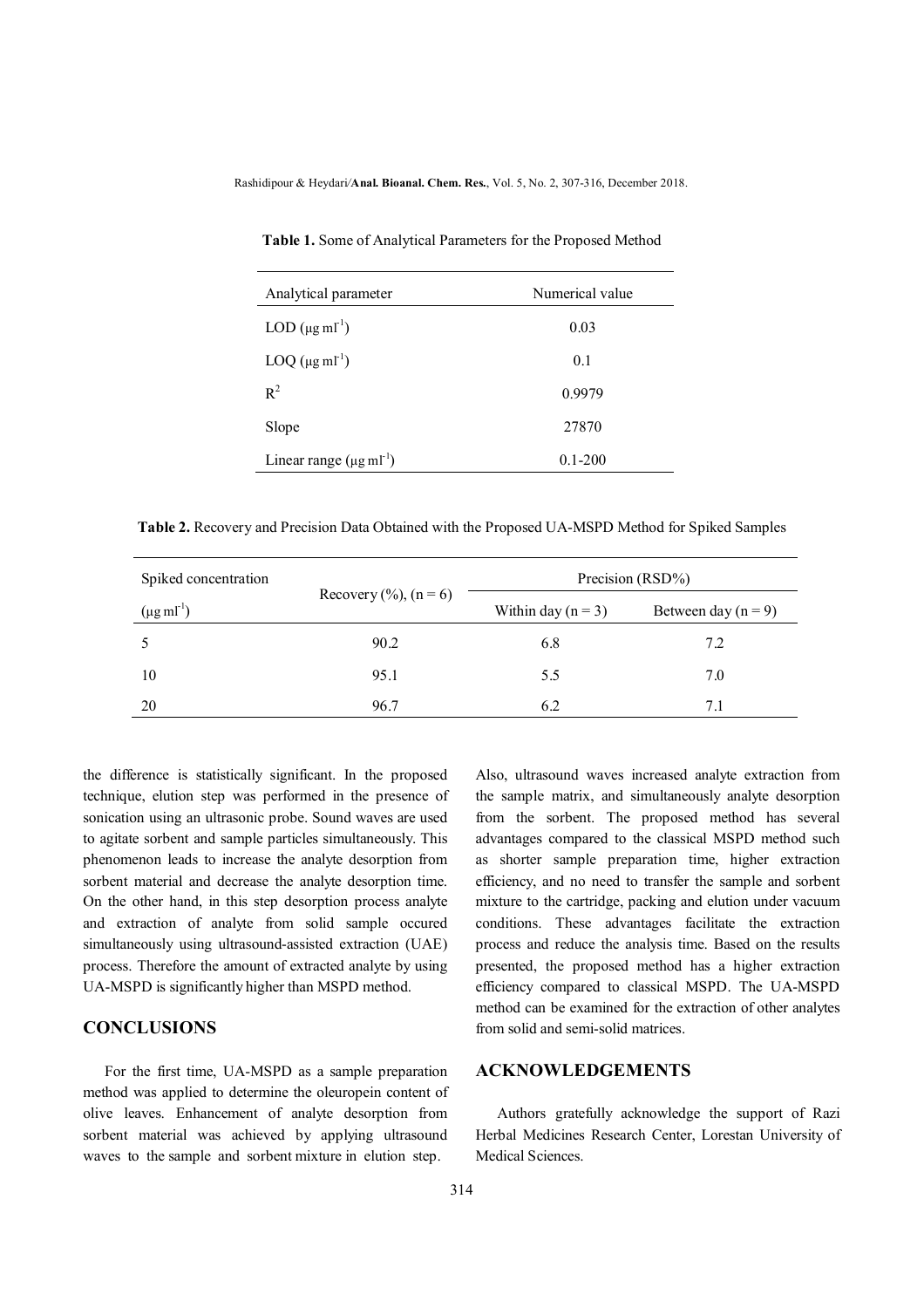|                         | Extraction yield of oleuropein |                |  |
|-------------------------|--------------------------------|----------------|--|
| Sample no.              | $(\%)^a$                       |                |  |
|                         | <b>MSPD</b>                    | <b>UA-MSPD</b> |  |
| $\mathbf{1}$            | 3.51                           | 6.75           |  |
| $\overline{2}$          | 3.48                           | 6.98           |  |
| 3                       | 3.59                           | 7.01           |  |
| $\overline{4}$          | 3.64                           | 7.11           |  |
| 5                       | 3.45                           | 6.80           |  |
| 6                       | 3.60                           | 7.08           |  |
|                         |                                |                |  |
| Mean                    | 3.545                          | 6.955          |  |
| SD <sup>b</sup>         | 0.0756                         | 0.148          |  |
| SEM <sup>c</sup>        | 0.0308                         | 0.0604         |  |
| $\mathbf{N}^{\text{d}}$ | 6                              | 6              |  |

 **Table 3.** The Results of Analyzed Samples Using MSPD and UA-MSPD Methods

a a shekara ta 1972 a ƙafa ta ƙasar Ingila.<br>'Yan wasan ƙafa ta ƙasar Ingila. <sup>a</sup>Extraction yield, % = (weight of the oleuropein in extract  $\times$  100)/(weight of the plant sample). <sup>b</sup>SD; standard deviation. <sup>c</sup>SEM; standard error of mean. <sup>d</sup>N; number of samples MSPD conditions: sorbent, silica gel; elution solvent, acetone; elution solvent volume, 300 µl; sorbent mass, 0.08 g. UA-MSPD conditions: sorbent, silica gel; elution solvent, acetone; elution solvent volume, 300 µl; sorbent mass, 0.08 g; ultrasonic amplitude, 50%; ultrasonic time, 30 s; ultrasonic pulse, 0.7.

## **REFERENCES**

- [1] C. Proestos, N. Chorianopoulos, G.J.E. Nychas, M. Komaitis, J. Agric. Food Chem. 53 (2005) 1190.
- [2] E. Medina, A. de Castro, C. Romero, M. Brenes, J. Agric. Food Chem. 54 (2006) 4954.
- [3] M. Gañan, A.J. Martínez-Rodríguez, A.V. Carrascosa, Food Control 20 (2009) 739.
- [4] T.D. Cuong, T.M. Hung, J.S. Lee, K.Y. Weon, M.H. Woo, B.S. Min, Bioorg. Med. Chem. Lett. 25 (2015) 1129.
- [5] Z. Zhanga, L. Liao, J. Moore, T. Wu, Z. Wang, Food Chem. 113 (2009) 160.
- [6] E.A. Hillard, P. Pigeon, A. Vessières, C. Amatore, G.

Jaouen, Dalton Trans. 43 (2007) 5073.

- [7] V. Mendes, V. Cost, N. Mateus, RSC Adv. 5 (2015) 1.
- [8] R. Japόn-Luján, M.D. Luque de Castro, J. Chromatogr. A 1136 (2006) 185.
- [9] R. Japόn-Luján, J.M. Luque-Rodríguez, M.D. Luque de Castro, J. Chromatogr. A 1108 (2006) 76.
- [10] R. Japón-Luján, J.M. Luque-Rodríguez, M.D. Luque de Castro, Anal. Bioanal. Chem. 385 (2006) 753.
- [11] P. Hashemi, F. Raeisi, A.R. Ghiasvand, A. Rahimi, Talanta 80 (2010) 1926.
- [12] N. Xynos, G. Papaefstathiou, E. Gikas, A. Argyropoulou, N. Aligiannis, A.L. Skaltsounis, Sep. Purif. Technol. 122 (2014) 323.
- [13] N. Xynos, G. Papaefstathiou, M. Psychis, A.